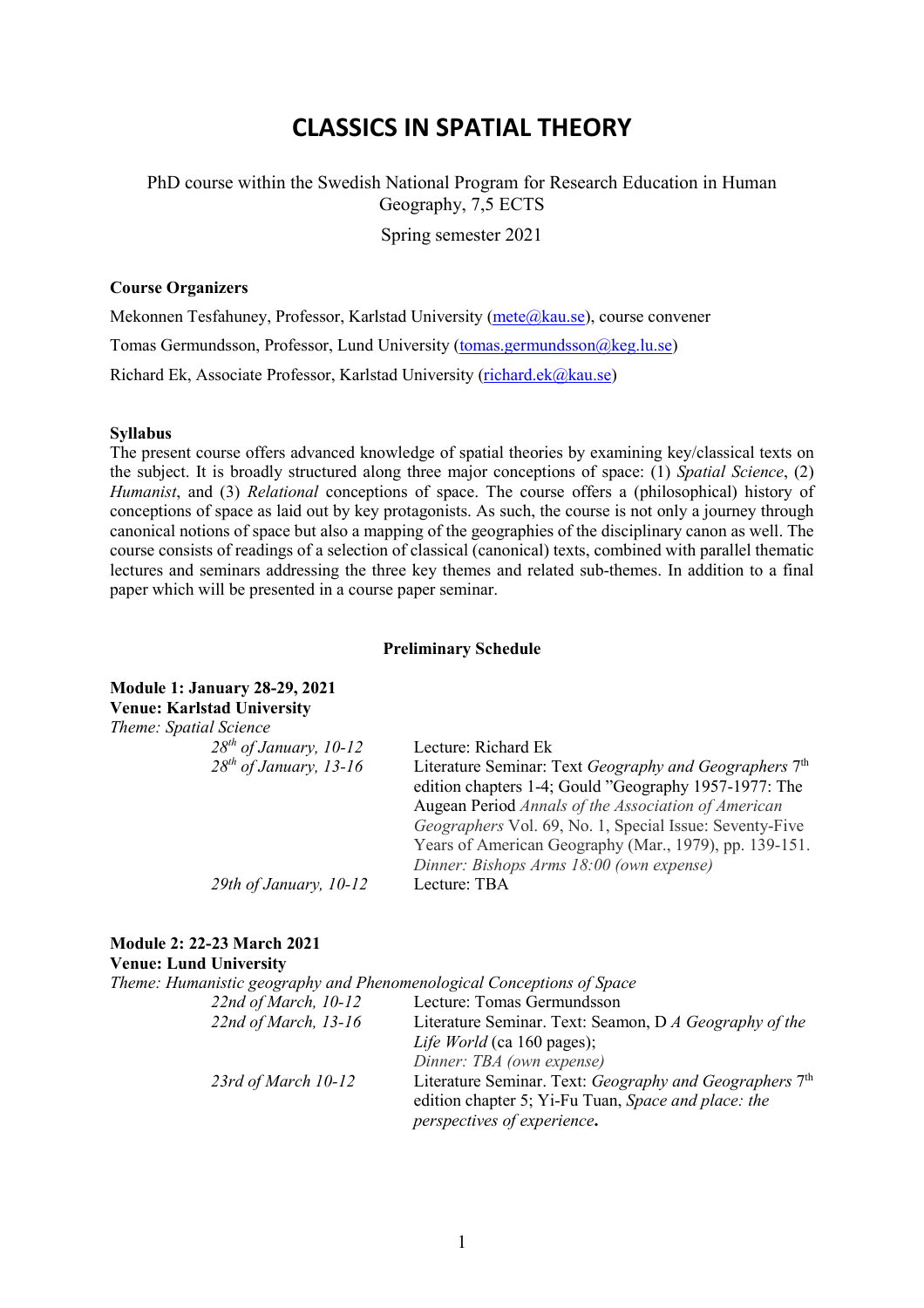#### **Module 3: 24-25 May 2021, Venue: Karlstad University**

| venue: Karistad University           |                                                      |
|--------------------------------------|------------------------------------------------------|
| Theme: Critical Conceptions of Space |                                                      |
| $24^{th}$ of May, 10-12              | Lecture: Mekonnen Tesfahuney                         |
| $24^{th}$ of May, 13-16              | Literature Seminar: Text: Lefebvre, H (1991) The     |
|                                      | <i>Production of Space</i> (ca 450 pages);           |
| $25^{th}$ of May                     | Presentation & Discussion of Synopsis for the Course |
|                                      | Paper                                                |

**NB:** Anne Buttimer's *Geography and the Human Spirit* will be used as a general reference guide

#### **How to apply**

Send an email to Mekonnen Tesfahuney [\(mete@kau.se\)](mailto:mete@kau.se) no later than 15 December 2020.

## **Course Literature (preliminary)**

Bachelard, Gaston (2014/1958) *The Poetics of Space*. New Edition. London: Penguin Books (ca 150 pages)

Buttimer, Anne (1993). *Geography and the human spirit*. Baltimore: Johns Hopkins Univ. Press

Casey, Edward (2013) *The Fate of Place. A Philosophical History.* Berkley: University of California Press (ca 400 pages)

Lefebvre, Henri (1991/1974) *The Production of Space*. London: Blackwell (ca 360 pages)

Gould "Geography 1957-1977: The Augean Period *Annals of the Association of American Geographers* Vol. 69, No. 1, Special Issue: Seventy-Five Years of American Geography (Mar., 1979), pp. 139-151 (13 pages)

Harvey, David (2004) *SPACE AS A KEY WORD* Paper for Marx and Philosophy Conference, 29 May 2004, Institute of Education, London

Johnston, R. J. & Sidaway, J (2017) *Geography and Geographers: Anglo-American Human Geography since 1945*. London Edward Arnold. 5th edition (ca 425 sidor)

Massey, Doreen (1994) *A Global sense of Place* (ca 200 pages)

Massey, Doreen (1999) *Power Geometries of Space-Time*. Heidelberg (ca 80 pages)

Olwig, Kenneth R. (2002): The Duplicity of Space: Germanic 'Raum' and Swedish 'Rum' in English Language Geographical Discourse. *Geografiska Annaler* 84B (1): 29-45*.*

Seamon, David (1979/2015) *A Geography of the Life World.* Routledge(ca 230 sidor)

Tuan, Yi-Fu (2001): *Space and place: the perspectives of experience*. University of Minnesota Press (235 sidor)